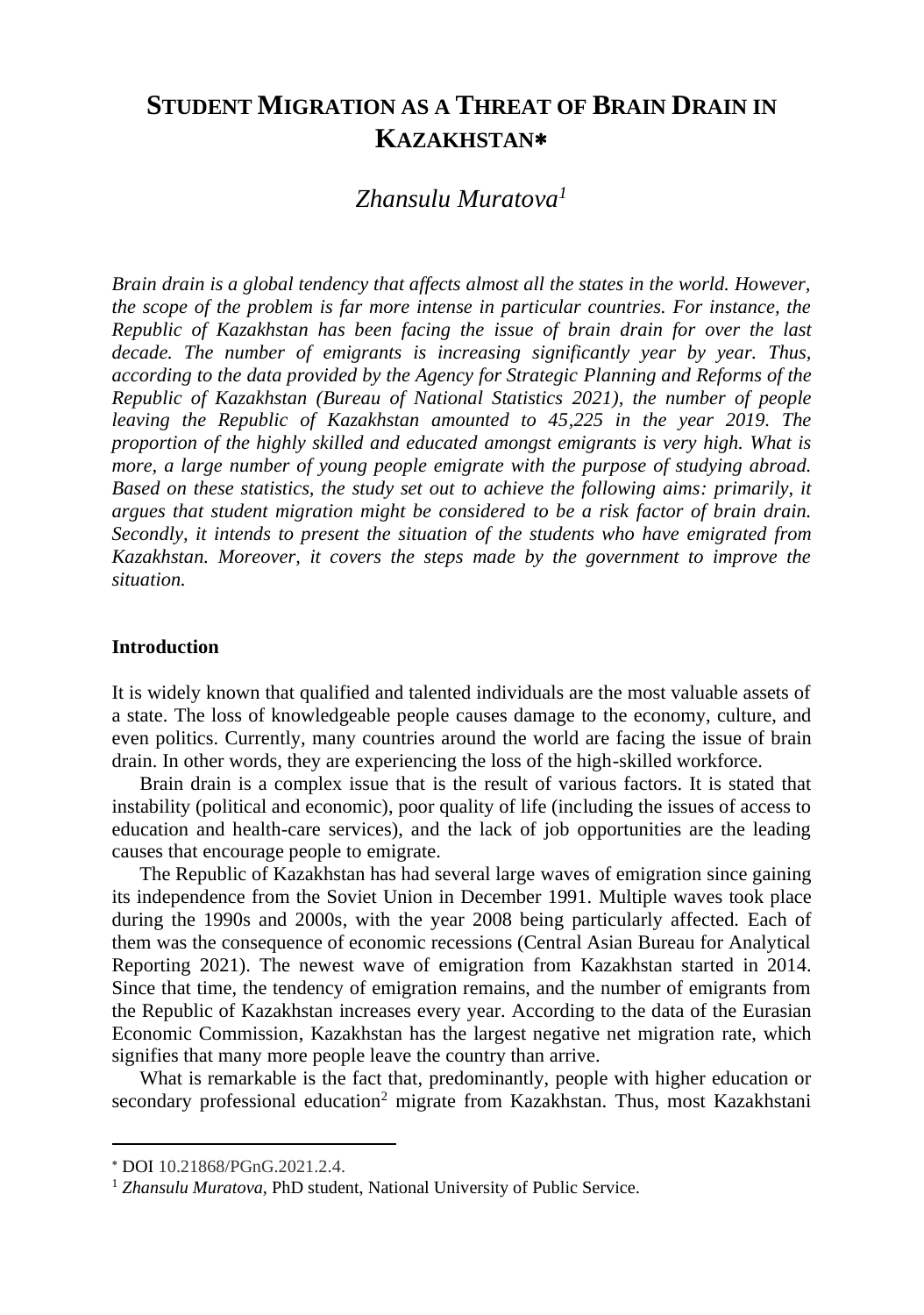citizens with higher education who left the country in 2019 were specialists of technical professions (more than 7.1 thousand), or had an economic (3.7 thousand) or pedagogical (2.3 thousand) qualification. There were many lawyers, health-care workers, architects, civil engineers (Central Asian Bureau for Analytical Reporting).

A tremendously significant issue which is of particular interest within the context of this paper is student migration. The trend of student migration carries the risk of brain drain from the state. As globalization increases, the tendency of students to study at foreign universities intensifies. Kazakhstani citizens have more and more opportunities to obtain degrees at foreign educational institutions under various international scholarship programs or on a fee-paying basis. However, after receiving a degree, many students do not return home. As a result, student migration seriously hampers the strategic task of building a knowledge-intensive and innovative economy, developing science and education, and increasing the well-being of its citizens. Hence, the government and the official bodies have to adopt effective mechanisms to prevent the massive outflow of students, since it might turn into brain drain.

#### **1. Methods**

The study intends to take a look at the issue of student migration in the case of the Republic of Kazakhstan. As students are currently emigrating in high numbers, the paper focuses on the data regarding the most attractive destinations among students from Kazakhstan to get education abroad, the agreements and programs within which they are studying, and the reasons why they have chosen to study abroad.

The research is designed as a case study that is mainly focused on student migration. The approach used in this study relies on the analysis of the secondary data, including various articles, reports, and statistical data.

#### **2. Student migration from Kazakhstan: the current situation**

One of the characteristic trends of today's education system is the rapid increase in student migration (Tsapenko 2008, 60). Many scholars argue that the current high rate of student migration is the result of the internationalization of higher education and globalization. Globalization, a commonly used term in the  $21<sup>st</sup>$  century, has played a crucial role. It is undeniable that globalization has contributed to many spheres in beneficial ways. Thus, the world has become economically, socially, politically and culturally integrated through the advances in technology, transportation and communication. Owing to globalization, many new opportunities have opened up for everyone. Specifically, it has spread knowledge and technology and increased crosscultural exchange. Moreover, globalization is being praised, and at the same time blamed for opening borders. It has generated an active process of migration including economic, social, political, environmental, and educational migration.

<sup>2</sup>The structure of the education system in Kazakhstan consists of the following levels: pre-primary education, school education (including primary, lower secondary, and upper-general or vocational secondary education), post-secondary and tertiary education. Secondary professional education (technical and vocational secondary education) is provided in colleges (previously called professional lyceums), schools, and higher technical schools.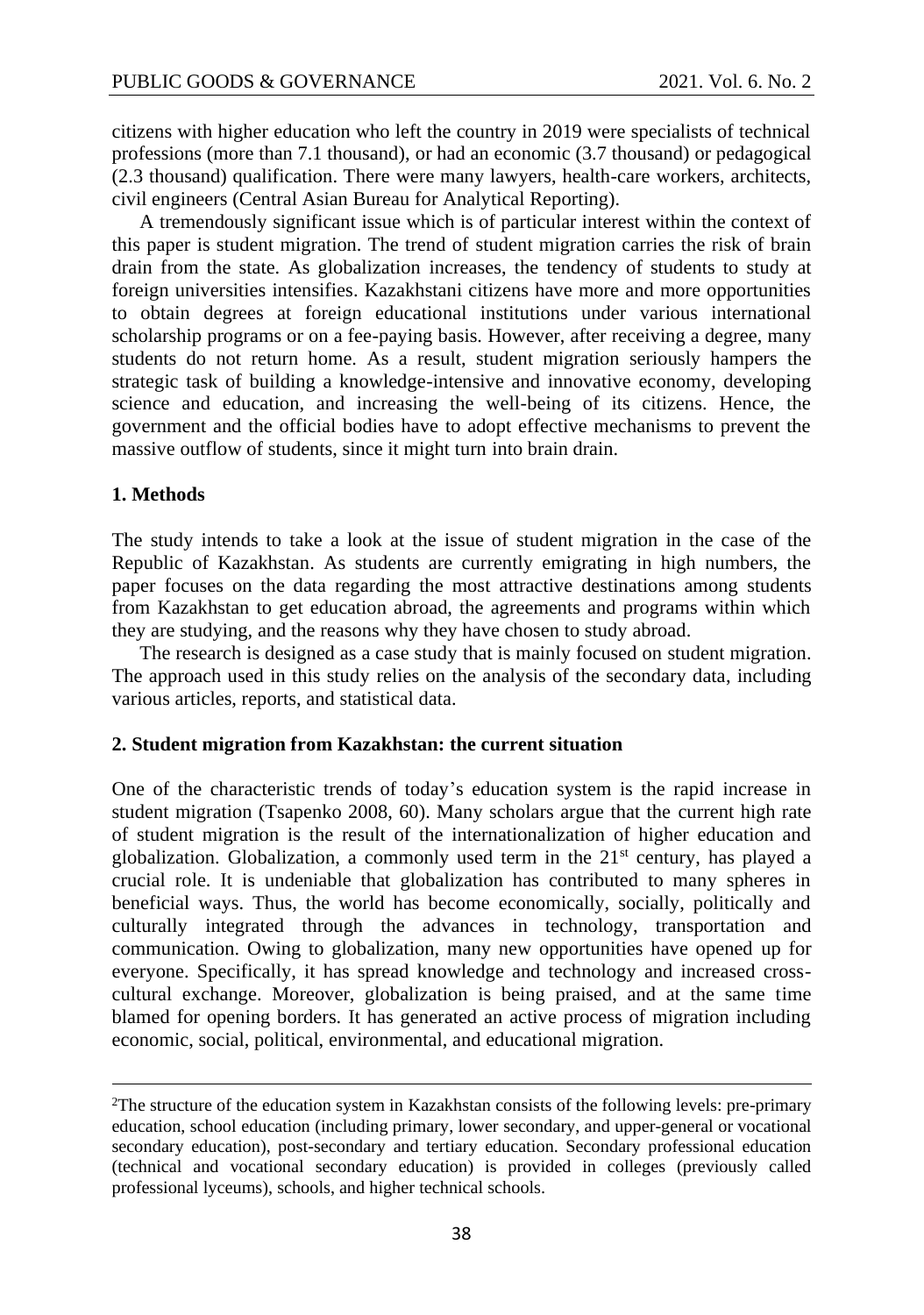Migration has always been a transformative force of human civilization. Nevertheless, in the second half of the twentieth century and the beginning of the  $21<sup>st</sup>$ century, international educational migration acquired new features. The massive influx of internal and external migrants challenges the existing cultural, social, and economic models of both host and donor countries (Afanasyeva & Ushakov 2019, 37).

Certainly, the high rate of student migration possesses a serious challenge for the Republic of Kazakhstan (Osipova 2021). The statistics on the volume of student migration from Kazakhstan vary. Accurate and systematized data on student migration from Kazakhstan is not available: as a rule, only those who study abroad at the expense of the national budget are recorded. The official body<sup>3</sup> does not keep a record of citizens studying abroad as, for example, self-financed students. However, some international organizations collect data on student migration. As reported by the UNESCO Institute for Statistics (UNESCO 2021), the estimated number of students from Kazakhstan who studied abroad was 84,681 in the year 2017. Another international agency, the International Organization for Migration in Kazakhstan (International Organization for Migration, 2020), notes that to comprehend the current situation regarding student migration from Kazakhstan, it would be crucial to use aggregated data from ministries and agencies, as well as from those countries in which the volumes of educational migration from Kazakhstan are the most significant, since a large proportion of youth emigrates abroad primarily with the intention of receiving education with their personal funds or within different international programs and scholarships.

The high rate of student migration in Kazakhstan is also accompanied by international outbound student mobility. Kazakhstan is among the top 15 states sending students abroad despite its small population (Rustemova et al. 2020, 2).<sup>4</sup> For example, based on the analytical report that has been published by the Ministry of Education and Science, the outbound academic mobility of students saw the participation of 2694 people in the year 2019 (Analytical report "Implementation of the principles of the Bologna Process in the Republic of Kazakhstan"). Hence, the student migration from the Republic of Kazakhstan is considerable; furthermore, it is increasing.

### **3. The most attractive destinations among students from Kazakhstan to get an education abroad**

With reference to the above-mentioned arguments, the trend of student migration from the Republic of Kazakhstan is very relevant. Many youngsters in the country show a preference for international education- either in neighboring or more distant states over the local one. Geographically, this flow of students is mainly directed towards around 50 countries (Nasimova et al. 2020, 107).

Many students from Kazakhstan mostly choose the two neighboring countries: the Russian Federation and China. Consequently, these two states have the highest proportion of students from the Republic of Kazakhstan. The number of students from the Republic of Kazakhstan studying in different degree programs (Bachelor, Master,

<sup>&</sup>lt;sup>3</sup> The official body that coordinates education, science, and technology is the Ministry of Education and Science of the Republic of Kazakhstan.

<sup>4</sup> The Republic of Kazakhstan has a population of 18.94 million people, according to the Agency for Strategic planning and reforms of the Republic of Kazakhstan (Bureau of National Statistics).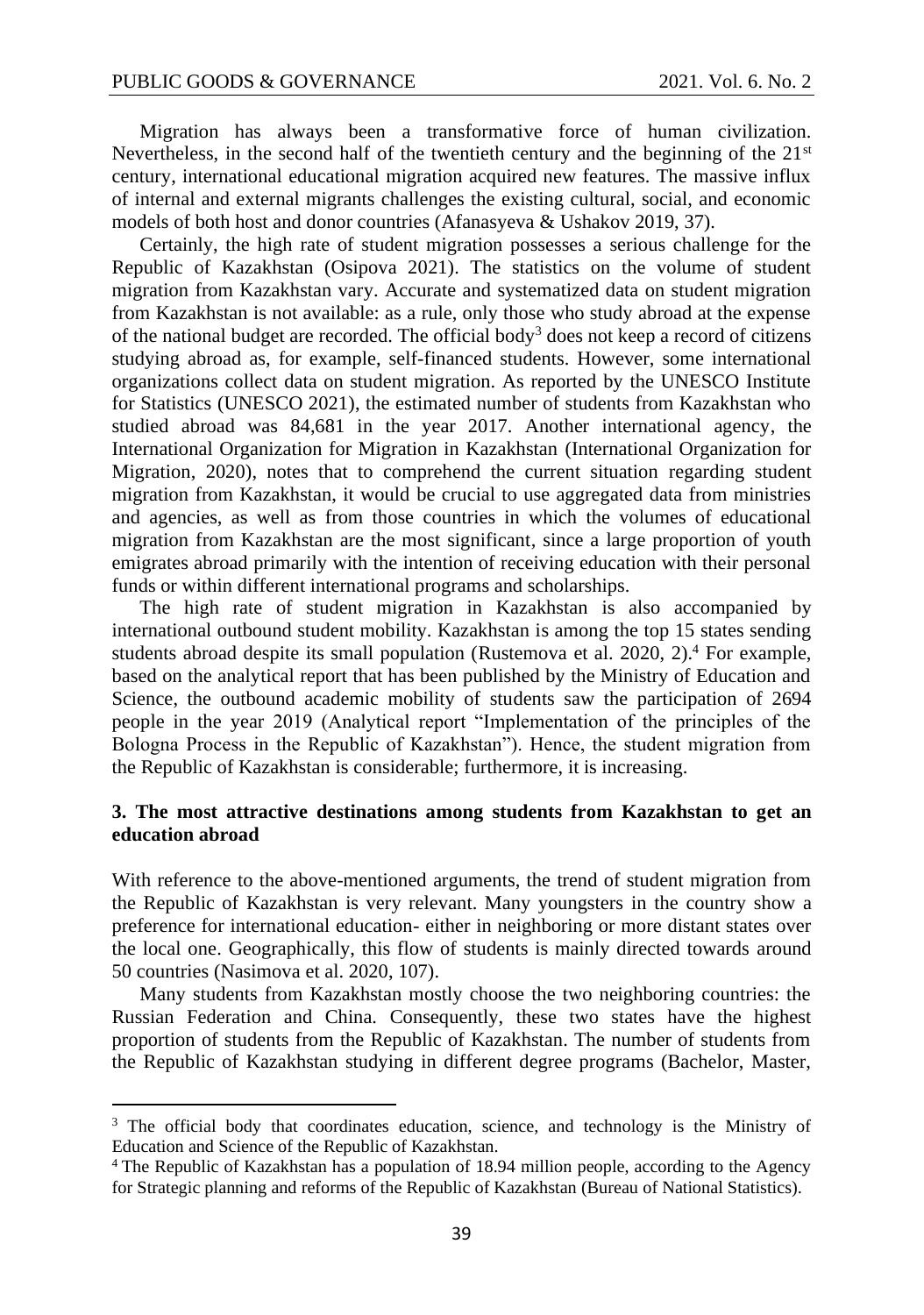and PhD) in the state and municipal higher education institutions of the Russian Federation between the years 2014 and 2019 is illustrated below.





*Source:* Taken from the report Kazakhstan Advanced Migration Profile. International Organization for Migration 2020 (64)

According to the data of the embassy of the Republic of Kazakhstan, approximately 74,000 Kazakh students studied at various higher education institutions in Russia in the 2019/2020 academic year. It should be noted that Kazakhs rank first among international students studying in Russia (Embassy of the Republic of Kazakhstan in the Russian Federation, 2021). As a matter of fact, the popularity of Russian education among Kazakhstanis can easily be explained by the following reasons: firstly, the geographical proximity of these countries.

#### **Figure 2: The map of the Republic of Kazakhstan**



Source: https://www.worldatlas.com/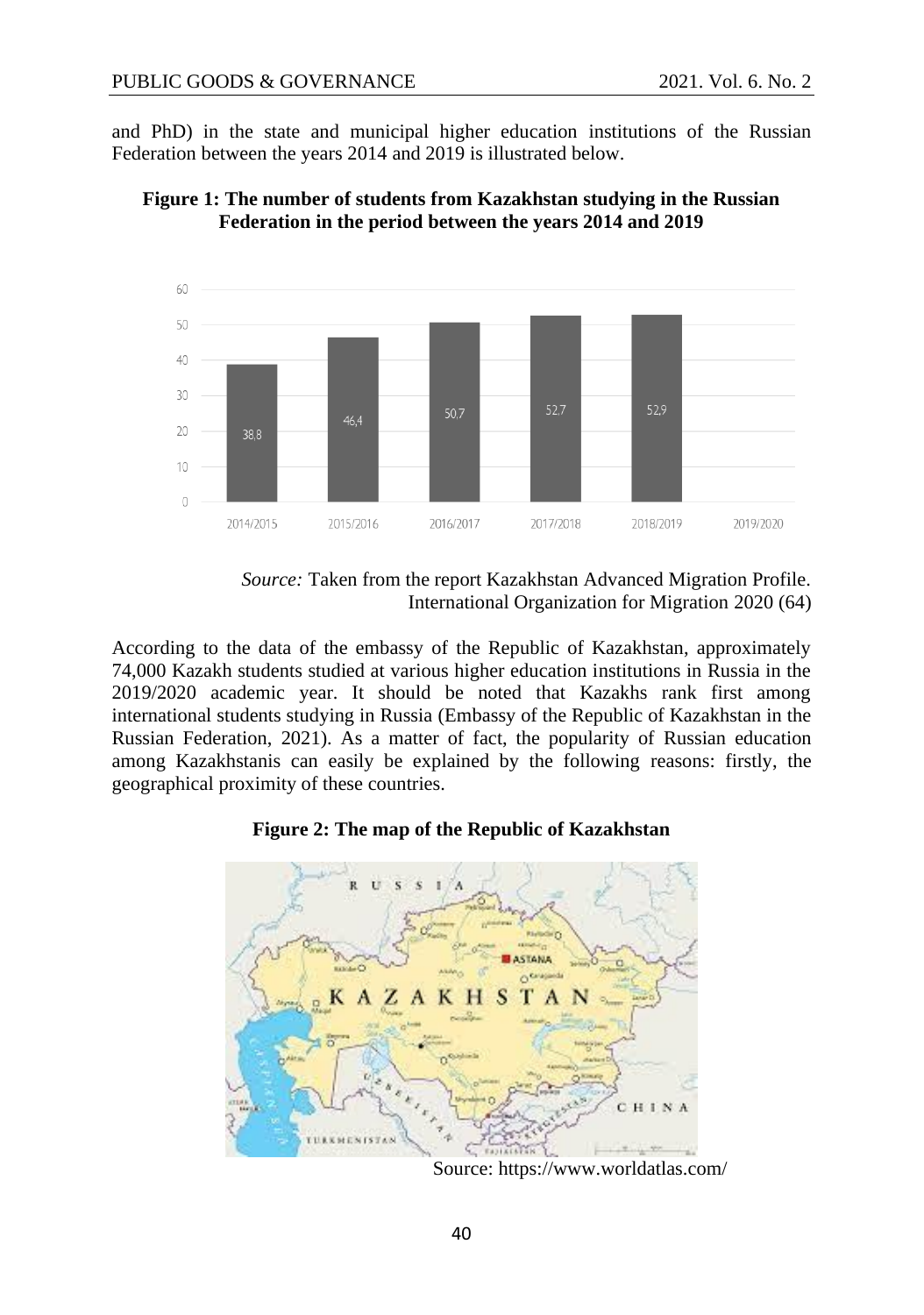Another reason that the students from Kazakhstan select the Russian Federation is that of language skills. The linguistic, socio-economic, cultural and mental proximity of Russia and Kazakhstan makes it possible to get degrees in public administration, law, pedagogy and economics without having to retrain. Moreover, the quality of education is another significant reason that encourages students from Kazakhstan to choose Russia. Many people in Kazakhstan are convinced that Russia has a high-quality education system, which is the result of the fact that the education system under the USSR was indeed world-class.

As mentioned above, the quality of education is one of the crucial factors choosing a country of study. For instance, the high quality of education in China, together with the accessibility of Chinese universities, comfortable learning and living conditions, and the possibility to learn a foreign language have been identified as the main reasons for the dynamic growth of educational migration from Kazakhstan to China (Serikkaliyeva et al. 2019, 504–517).

What is more, socio-political factors (unemployment, poverty, lack of social lifts), economic factors (unstable economic situation, lack of business competition, low salaries) and personal financial opportunities were marked as the 'push' factors of the student migration (Nasimova et al. 2020, 107–137). In addition, various scholarships and grants also influence the flow of student migration.

A massive number of students from Kazakhstan are now studying in more distant countries under various scholarship schemes. The essential ones that are available for the citizens of Kazakhstan will be presented in the next part of the paper.

#### **4. Scholarships and grants**

The citizens of the Republic of Kazakhstan have many opportunities to study abroad within government-funded programs, intergovernmental exchange programs, and grants from other governments and international organizations. Several important programs which can help students from Kazakhstan receive an education abroad through a fund are summarized and illustrated below (Jumakulov & Ashirbekov 2016, 39).

### **Figure 3: Funded programs for the citizens of the Republic of Kazakhstan**

| Kazakhstani | Bolashak Program (degree programs and internships);                        |
|-------------|----------------------------------------------------------------------------|
| government- | Academic mobility program (non-degree programs).                           |
| funded      | Intergovernmental grant exchange                                           |
| programs    | Intergovernmental agreements with equivalent levels of academic exchange:  |
|             | Ukraine, Belarus, Kyrgyzstan, Tajikistan, Mongolia, China, Egypt, Romania. |
|             | Grants from other governments and international organizations              |
|             | Russian Federation (300 grants in 2016)                                    |
|             | European Union (Erasmus Plus), USA (Fulbright), Germany (DAAD), India      |
|             | (ITEC).                                                                    |
|             | University level student exchange                                          |
|             | 1. University of Shanghai Cooperation Organization (USCO);                 |
|             | 2. Network of Commonwealth of Independent States (CIS);                    |
|             | 3. Inter-university agreements.                                            |

*Source:* Jumakulov & Ashirbekov 2016, 39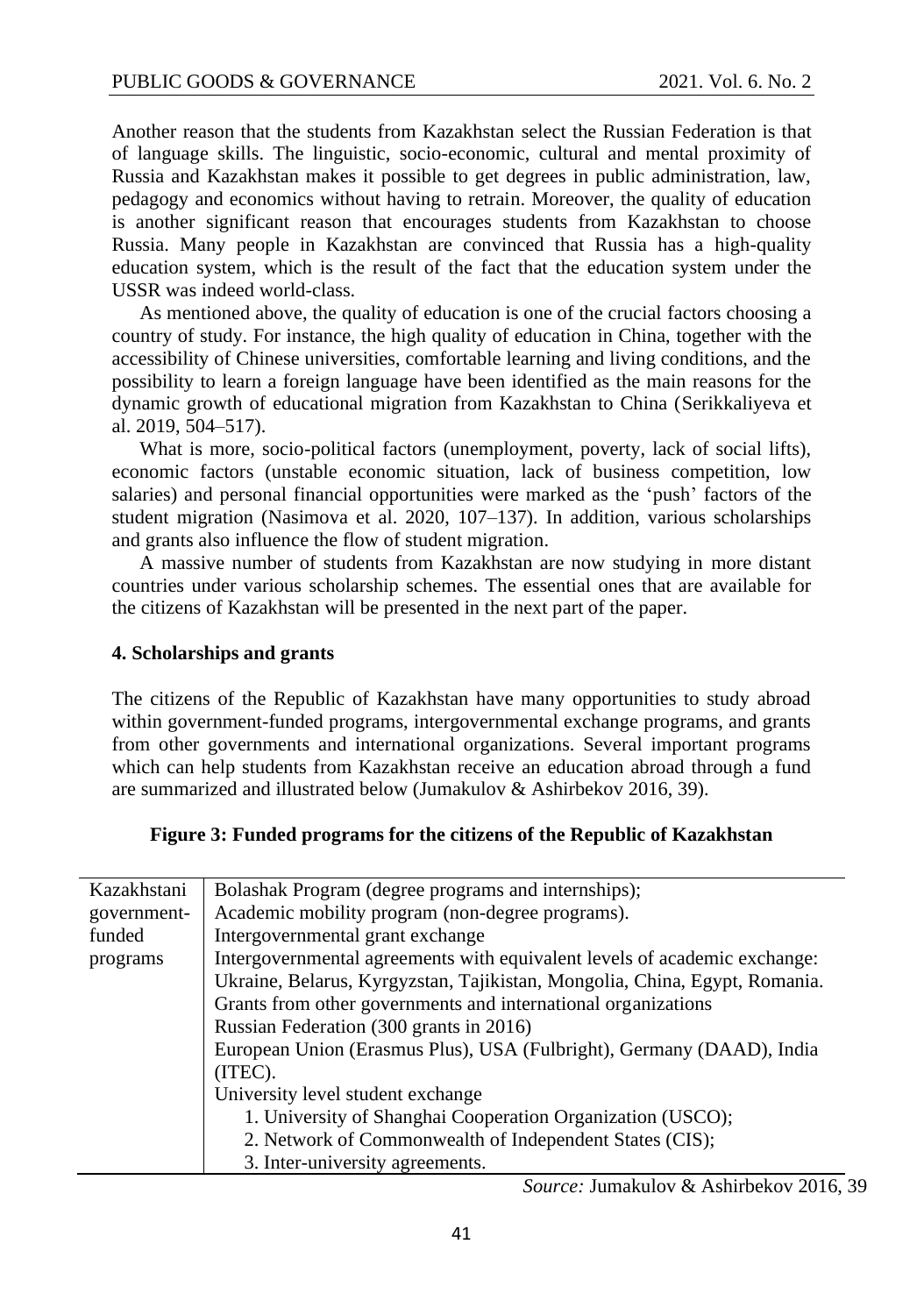The list of programs expands significantly year by year. One reason for this is that the Ministry of Education and Science has undertaken to create all necessary conditions to educate the country's citizens abroad. For this purpose, the Ministry has been signing agreements and memorandums in the field of education and science with different countries. Among them are European countries, Asian countries, and the  $US^5$ . The increase in the number of Kazakh citizens proposed to study abroad under international treaties and agreements is shown below.

#### **Figure 4: The number of Kazakh citizens proposed to study abroad under international treaties and agreements**





In addition to agreements in the education field, Kazakhstan has agreements in the field of science and youth policy. All the agreements and memorandums have been signed in order to develop international cooperation, exchange students and professors, share ideas and technologies; and the number of agreements is increasing each year.

Besides, many youngsters from Kazakhstan are self-financed students. It is important to note that self-financed students do not have contractual obligations that would require them to go back to their home country. Previously those students who get degrees under governmental agreements and grants from other governments did not have it. However, the responsible body adjusted some rules for some programs from 2020. For instance, those students who get degrees under the agreement between Kazakhstan and Hungary are obliged to go back home and work for three years in the country.

#### **5. The government's response**

The government of the Republic of Kazakhstan has taken several measures and is working on the prevention of massive student migration. For instance, one of the steps in this direction is the improvement of the quality of education at local universities. In addition to this, efforts are being made to improve the human resource capacity and

<sup>5</sup> Hungary, China, Poland, Ukraine, Vietnam, Belarus, and Tajikistan are the countries that have signed agreements with the Republic of Kazakhstan in the field of education.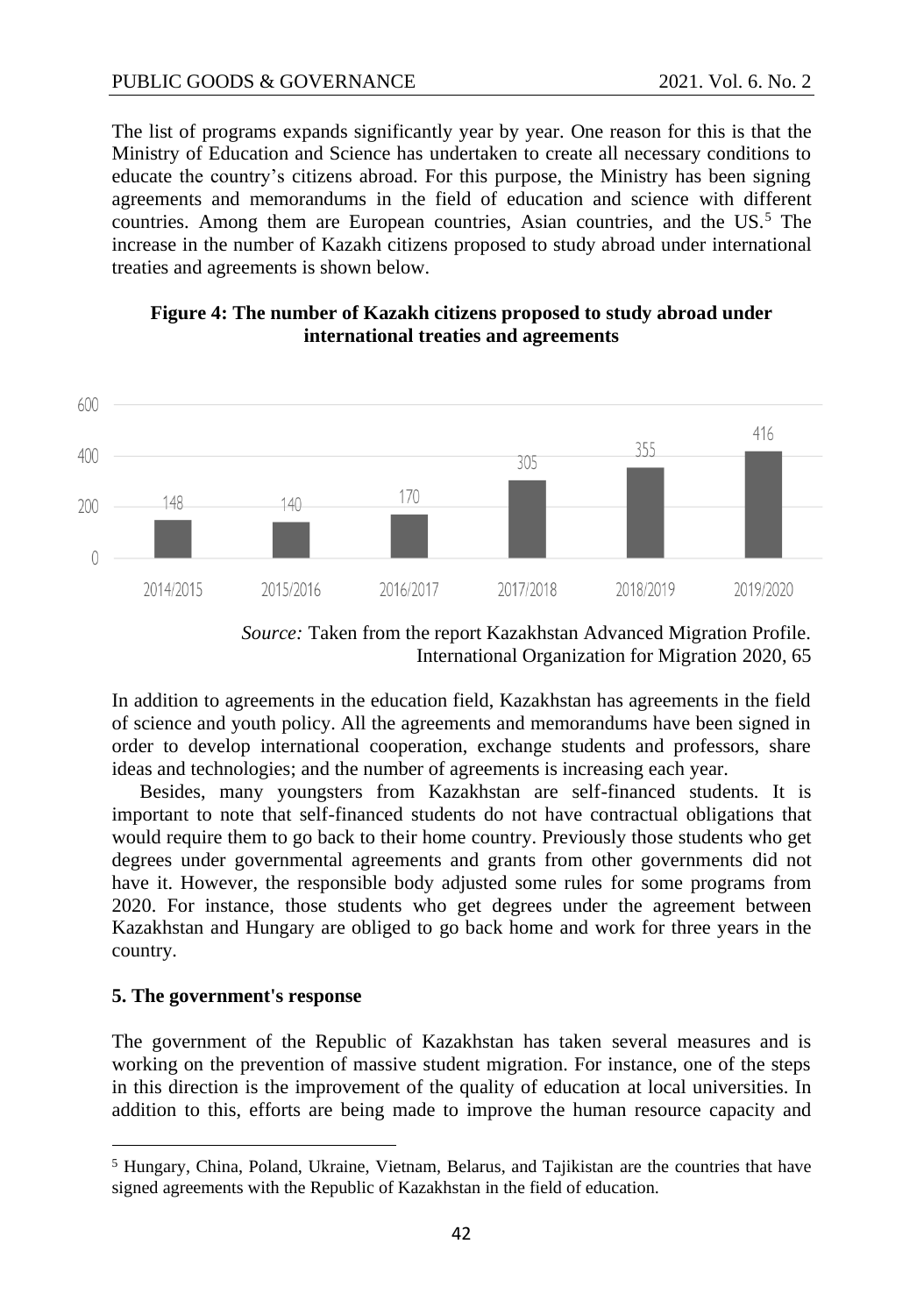material and technical facilities of higher education institutions. Another crucial measure that has been implemented by the government is the provision of scholarships for different categories of students including disabled students and those from rural areas. There is an annual increase in the state budget for higher education and training, which means that more Kazakhstani citizens receive educational grants and study at the expense of the budget within the country and abroad.

The Republic of Kazakhstan has a special state program called Bolashak (meaning Future in the Kazakh language; Bolashak 2021). The Bolashak International Scholarship was established on November 5, 1993, by the first President N. A. Nazarbayev (Nessipbayeva 2014, 2275–2279).

It was a step towards giving a chance to talented young people to get a quality education abroad and to use their knowledge in the country to fulfill the imbalance caused by the lack of professionals left behind in the country after the collapse of the Soviet Union. From its launch until now, the Bolashak scholarship has been a guarantee of the successful career growth and self-realization of each graduate. The Bolashak program is still-ongoing, although its nature has changed. Changes in the characteristics of the program are related to the government's efforts to align personal choice, industrial needs, and the country's strategic development. Until 2011, the Bolashak program was aimed at preparing specialists for the general labor market. Since then, the program is focused on training specialists in national priority areas at selected universities' postgraduate programs. In the framework of the scholarship, students are obliged to return to the country after graduation.<sup>6</sup>

#### **Concluding remarks**

The problem of the annual outflow of thousands of Kazakhstani students to foreign universities represents a serious issue. The reason for this is the fact that some students might not return to the country afterwards. Hence, it could turn into serious economic problems in the foreseeable future, together with the issue of brain drain. Brain drain is the process by which qualified and skilled people leave a country in search of a better future.

This study has shown that student migration is sharply increasing year by year. Kazakhstani students prefer to study overseas rather than in local universities within the country. Various factors such as socio-political and, economic factors, as well as personal financial opportunities prompt them to choose education abroad. Particular reasons are enclosed in the following:

<sup>6</sup> Bolashak alumni have to return to Kazakhstan to work in different Kazakhstani companies, government structures, and international organizations for a period of five years, or three and two years after a research internship. According to point 27 of Rules of the selection of applicants for awarding the international scholarship "Bolashak", approved by the governmental order of the Republic of Kazakhstan on June 11, 2008, № 573, the following terms of working off by graduates are established:

<sup>-</sup> 5 years - in the cities that have the status of national importance: Astana, Almaty and Shymkent (for graduates who signed a contract from June 19, 2018);

<sup>-</sup> 3 years - in the regions of the Republic of Kazakhstan;

<sup>-</sup> 2 years - in cities of oblast (except for cities - oblast centers), region significance and other regions of the oblast.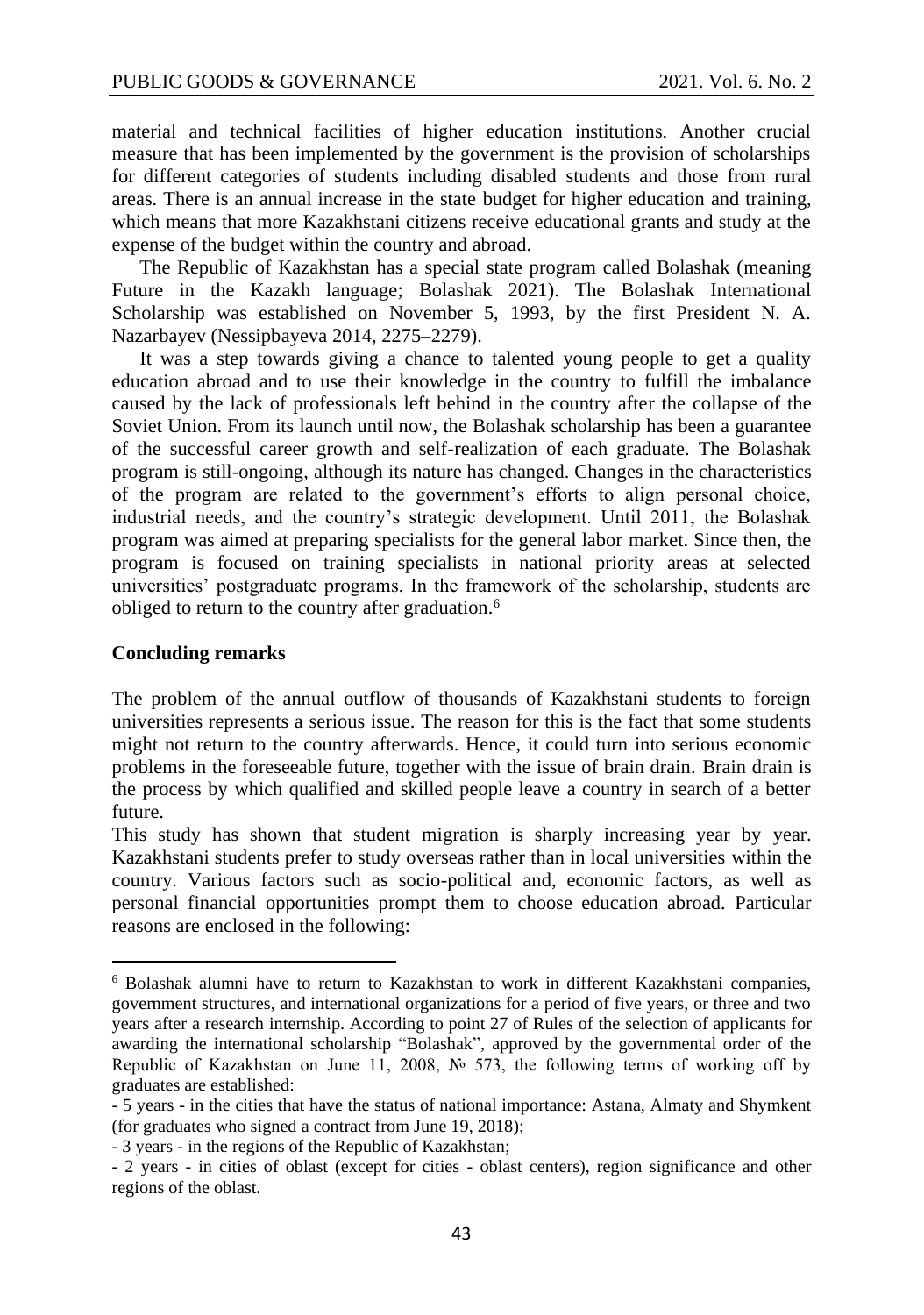- Dissatisfaction of the political situation in the country, namely corruption, bureaucracy, and ineffective public administration);
- − Unemployment and lack of prospects for self-fulfillment and a career;
- − Low level of country's development;
- − Uncertainty about future;
- − Low salary and lack of social guarantees.

In addition to this, low levels of education and medicine and the violation of some human rights have been indicated as the principal motives that lead to high rate of emigration from Kazakhstan.<sup>7</sup>

## **References**

- Afanasyeva, I. & Ushakov, D. (2019). International Educational Migration in the Epoch Modern Global Transformations. *Bulletin of the Academy of Knowledge* (33)4: 37–42
- Analytical report "Implementation of the principles of the Bologna Process in the Republic of Kazakhstan" [https://enic-kazakhstan.edu.kz](https://enic-kazakhstan.edu.kz/) [accessed June 15, 2021]
- Bolashak (2021). Bolashak program- International education scholarship of the President of the Republic of Kazakhstan<https://bolashak.gov.kz/ru> [accessed] June 15, 2021]
- Bureau of National Statistics (2021). Agency for Strategic planning and reforms of the Republic of Kazakhstan. [https://stat.gov.kz](https://stat.gov.kz/) [accessed June 15, 2021]
- Central Asian Bureau for Analytical Reporting (2021).<https://cabar.asia/ru/> [accessed June 15, 2021]
- Embassy of the Republic of Kazakhstan in the Russian Federation (2021). [https://www.kazembassy.ru](https://www.kazembassy.ru/) [accessed June 15, 2021]
- External Youth Migration in the Countries of Central Asia: Risk analysis and minimization of negative consequences. [https://publications.iom.int](https://publications.iom.int/) [accessed November 2, 2021]
- International Organization for Migration (2020). [https://publications.iom.int](https://publications.iom.int/) [accessed June 17, 2021]
- Jumakulov, Z. & Ashirbekov, A. (2016). Higher Education Internationalization: Insights from Kazakhstan. *Hungarian Journal of Educational Research* 6(1): 38–58
- Nasimova, G. et al. (2020). Reasons and Factors in Educational Migration from Kazakhstan. Central Asia and the Caucasus Journal of Social and Political Studies. [https://ca-c.org/online/2020/journal\\_eng/cac-04/15.html](https://ca-c.org/online/2020/journal_eng/cac-04/15.html) [accessed June 15, 2021]

<sup>&</sup>lt;sup>7</sup> External Youth Migration in the Countries of Central Asia: Risk analysis and minimization of negative consequences.